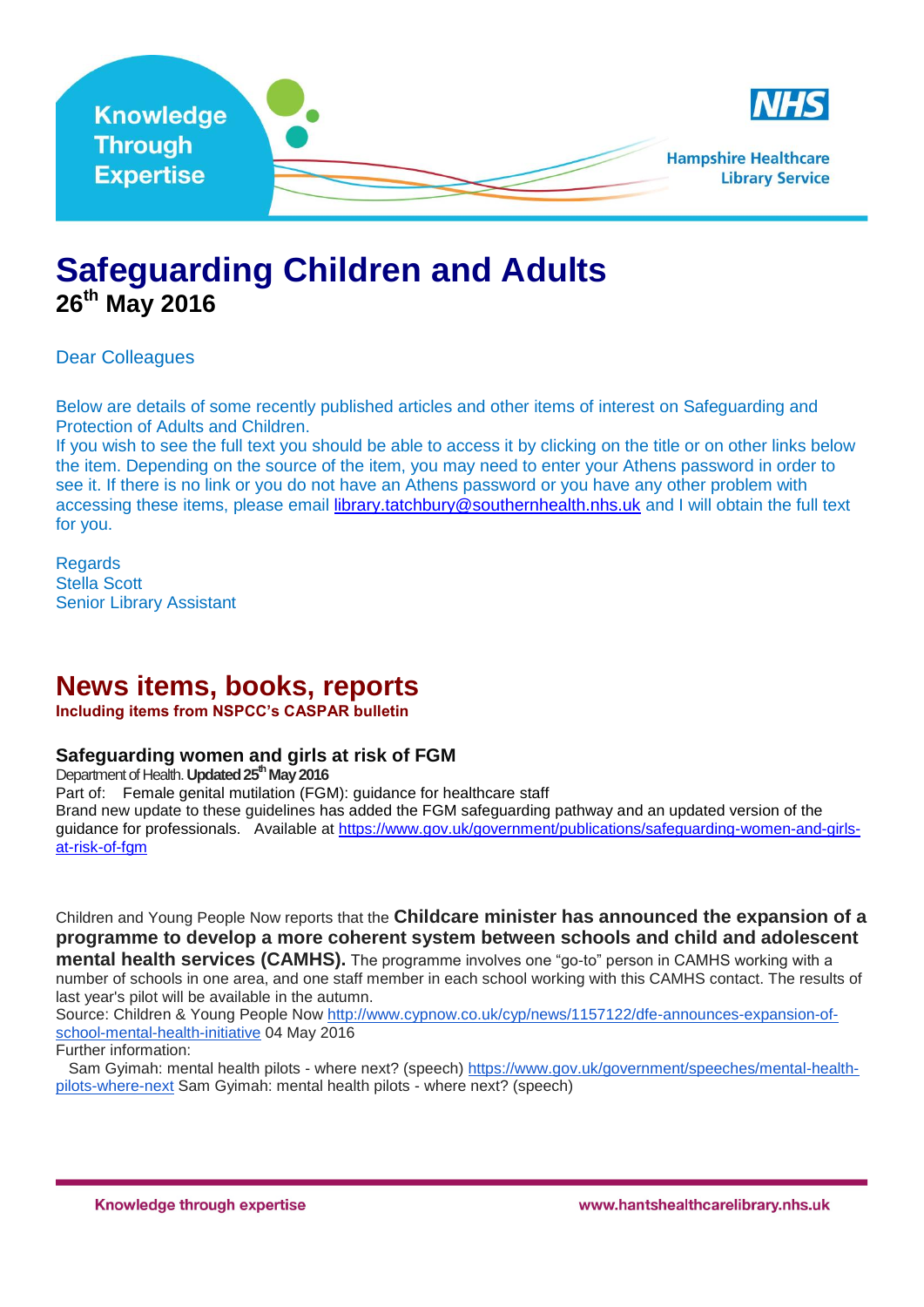| <b>Knowledge</b>                   | <b>NHS</b>                                            |
|------------------------------------|-------------------------------------------------------|
| <b>Through</b><br><b>Expertise</b> | <b>Hampshire Healthcare</b><br><b>Library Service</b> |

### **How safe are our children? 2016**

**This conference, organised by NSPCC, takes place in London on 21 and 22 June 2016**.

Source: NSPCC Website <https://www.nspcc.org.uk/what-you-can-do/events/how-safe-conference-2016/>

The government has announced **new funding for safe places for people in mental health crisis**. The £15 million fund will help to provide health and community based places of safety to prevent vulnerable people being held in police cells (includes making existing places of safety suitable for people aged 18 and under). The 23 priority areas where the use of police cells is amongst the highest will be invited to bid for funding.

Source: Department of Health and Home Office [https://www.gov.uk/government/news/new-funding-for-safe-places](https://www.gov.uk/government/news/new-funding-for-safe-places-for-people-in-mental-health-crisis)[for-people-in-mental-health-crisis](https://www.gov.uk/government/news/new-funding-for-safe-places-for-people-in-mental-health-crisis) Department of Health and Home Office 08 May 2016

Health Education England has published **guidance on the importance of Specialist Health Visitors in Perinatal and Infant Mental Health**. This states that mental ill-health can have a devastating impact on women and their families if not addressed promptly by those with additional training, and highlights the importance of early intervention.

Source: Health Education England [https://www.hee.nhs.uk/news-events/news/guidance-highlights-role-specialist](https://www.hee.nhs.uk/news-events/news/guidance-highlights-role-specialist-health-visitors-perinatal-infant-mental-health)[health-visitors-perinatal-infant-mental-health](https://www.hee.nhs.uk/news-events/news/guidance-highlights-role-specialist-health-visitors-perinatal-infant-mental-health) Health Education England 19 March 2016 Further information:

Specialist health visitors in perinatal & infant mental health: what they do and why they matter

(PDF[\)https://www.hee.nhs.uk/sites/default/files/documents/Specialist%20Health%20Visitors%20in%20Perinatal%20a](https://www.hee.nhs.uk/sites/default/files/documents/Specialist%20Health%20Visitors%20in%20Perinatal%20and%20Mental%20Health%20FINAL%20low%20res.pdf) [nd%20Mental%20Health%20FINAL%20low%20res.pdf](https://www.hee.nhs.uk/sites/default/files/documents/Specialist%20Health%20Visitors%20in%20Perinatal%20and%20Mental%20Health%20FINAL%20low%20res.pdf) Specialist health visitors in perinatal & infant mental health: what they do and why they matter (PDF)

Health Education England has produced a **video aimed at helping health and social care professionals to spot possible signs of child sexual exploitation (CSE).** This shows a range of health professionals in a variety of settings interacting with a vulnerable young person presenting with the warning

signs of someone at risk of child sexual exploitation. Source: Health Education England [https://hee.nhs.uk/our-work/developing-our-workforce/spotting-signs-child-sexual](https://hee.nhs.uk/our-work/developing-our-workforce/spotting-signs-child-sexual-exploitation)[exploitationH](https://hee.nhs.uk/our-work/developing-our-workforce/spotting-signs-child-sexual-exploitation)ealth Education England 20 April 2016

Further information:

Spotting the signs of child sexual exploitation

video [https://www.youtube.com/watch?v=sC4Nn\\_mYKu0&feature=youtu.beS](https://www.youtube.com/watch?v=sC4Nn_mYKu0&feature=youtu.be)potting the signs of child sexual exploitation video

The NSPCC highlights new figures showing **mental health problems are the most common reason to contact ChildLine**. Mental health concern featured in 1 in 3 ChildLine counselling sessions last year (1 April 2015- 31 March 2016), with 3 out of the top 5 reasons for children contacting the helpline now relating to this problem. Source: NSPCC Website [https://www.nspcc.org.uk/fighting-for-childhood/news-opinion/mental-health-problems-most](https://www.nspcc.org.uk/fighting-for-childhood/news-opinion/mental-health-problems-most-common-reason-contact-childline/)[common-reason-contact-childline/](https://www.nspcc.org.uk/fighting-for-childhood/news-opinion/mental-health-problems-most-common-reason-contact-childline/) 16 May 2016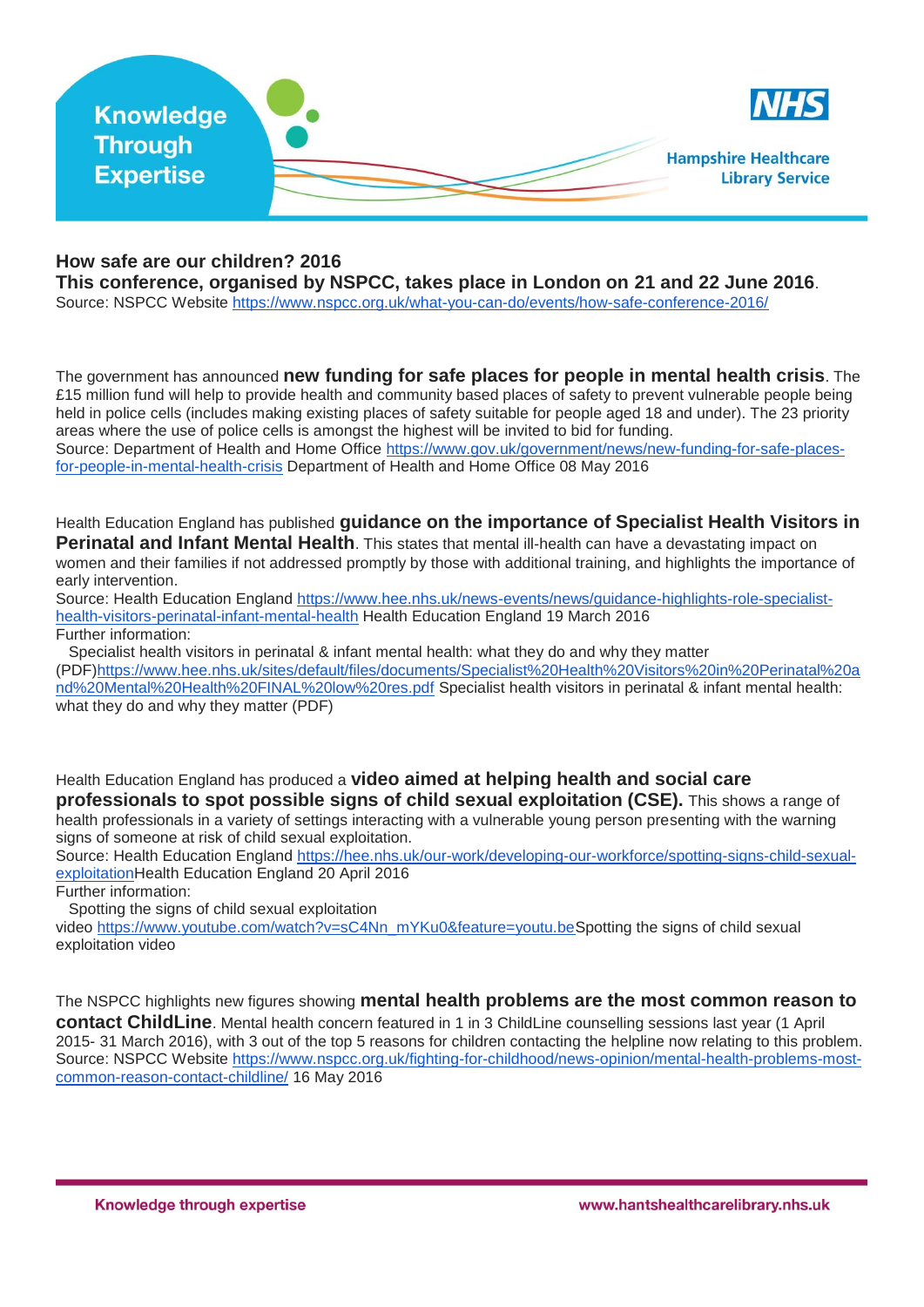| Knowledge                          | <b>NHS</b>                                            |
|------------------------------------|-------------------------------------------------------|
| <b>Through</b><br><b>Expertise</b> | <b>Hampshire Healthcare</b><br><b>Library Service</b> |

The government is seeking to award **grant funding to enable the delivery of a new National Centre of Expertise on child sexual abuse**. A grant of up to £2m is proposed for 2016/17 with indicative future funding of up to £2m per annum for a further 3 years. Deadline for applications is 8 June 2016. Source: Home Office website [https://www.contractsfinder.service.gov.uk/Notice/13bed74a-5710-4e01-888e](https://www.contractsfinder.service.gov.uk/Notice/13bed74a-5710-4e01-888e-d7963d6561fb)[d7963d6561fb](https://www.contractsfinder.service.gov.uk/Notice/13bed74a-5710-4e01-888e-d7963d6561fb) 12 May 2016

The Institute for Public Policy Research has published a report on education and mental health. Key recommendations include: by the end of the current parliament**, all secondary schools should be guaranteed access to at least one day per week of on-site support from a Child and Adolescent Mental Health Service (CAMHS)** professional who is able to provide targeted mental health interventions to pupils.

Source: Institute for Public Policy Research [http://www.ippr.org/publications/education-education-mental](http://www.ippr.org/publications/education-education-mental-health)[health](http://www.ippr.org/publications/education-education-mental-health) Institute for Public Policy Research 16 May 2016

Further information:

Education, education, mental health: supporting secondary schools to play a central role in early intervention mental health services [http://www.ippr.org/read/education-education-mental-health#](http://www.ippr.org/read/education-education-mental-health) Education, education, mental health: supporting secondary schools to play a central role in early intervention mental health services

# **Journal articles**

### **[Action against abuse](http://www.west-somerset-today.co.uk/article.cfm?id=103790&headline=Action%20against%20abuse§ionIs=news&searchyear=2016)**

West Somerset Free Press, 2<sup>nd</sup> May 2016

A NEW website has been launched by the Somerset Safeguarding Adults Board (SSAB) to give people a better understanding

of abuse issues.

The website ssab.safeguardingsomerset.org.uk will enable people and professionals to find information on adult safeguarding, who may be at risk and how to report abuse.

SSAB chairman Richard Crompton said: "I would encourage everyone to learn more about safeguarding, as it really is everybody's business, and we all have a duty to our family, friends and community to ensure people are not being exposed to risk of harm."

The SSAB is a multi-agency partnership which includes Somerset County Council, Avon and Somerset Constabulary and the Somerset Clinical Commissioning Group who work together to protect vulnerable adults from harm.